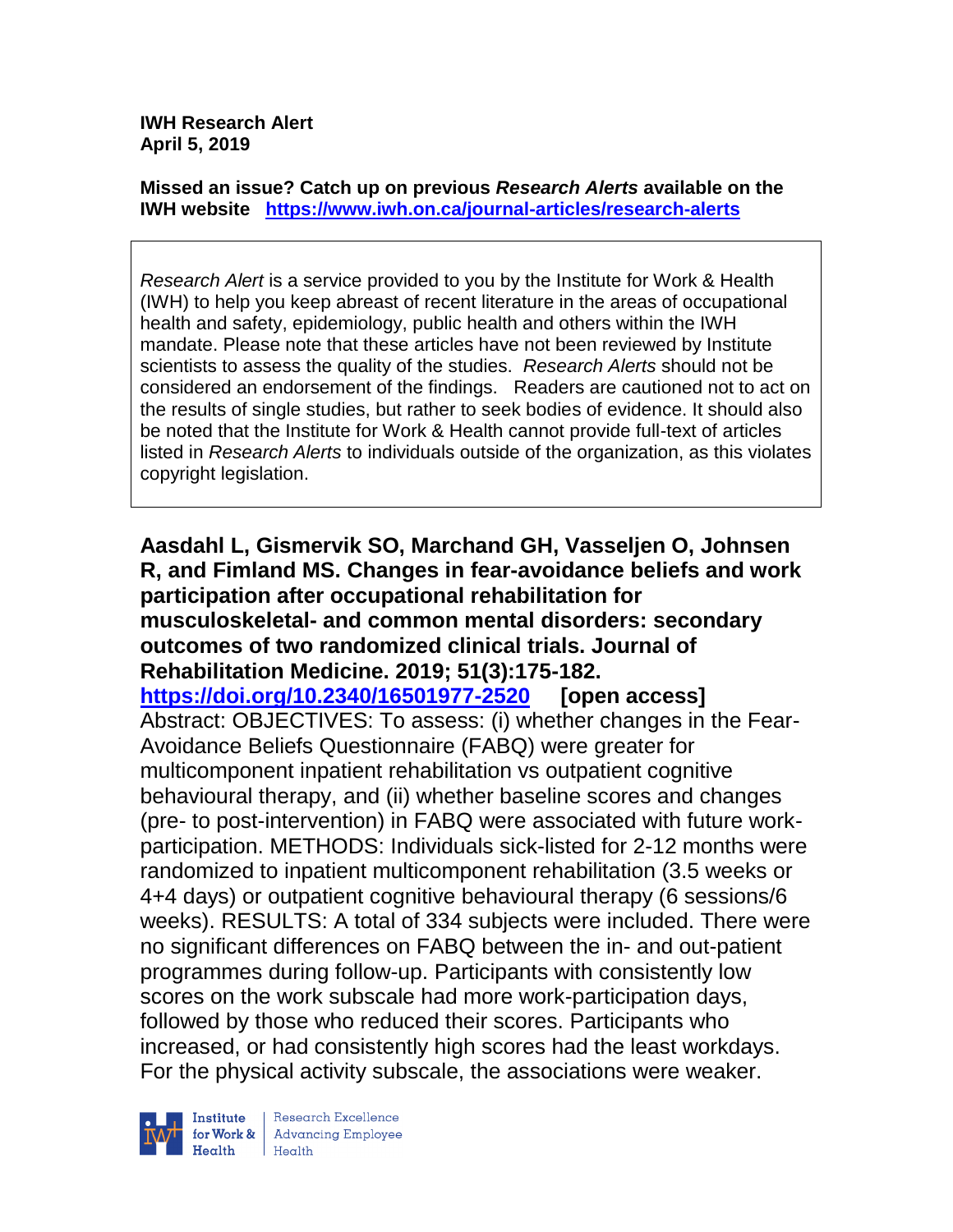FABQ-work scores at baseline were associated with number of workparticipation days for both musculoskeletal and psychological diagnoses, and more strongly for the latter group. CONCLUSION: This study suggests that FABQ could be a useful prognostic tool for individuals on sick leave due to musculoskeletal or psychological disorders. There was no evidence that inpatient occupational rehabilitation reduces FABQ scores more than outpatient cognitive behavioural therapy

**Durand Z, Nechuta S, Krishnaswami S, Hurwitz EL, and McPheeters M. Prescription opioid use by injured workers in Tennessee: a descriptive study using linked statewide databases. Annals of Epidemiology. 2019; 32:7-13. <https://doi.org/10.1016/j.annepidem.2019.02.001> [open access]** Abstract: PURPOSE: This is the first study in Tennessee to measure opioid use in injured workers and among the first nationally to use a prescription drug monitoring program to do so. We conducted a retrospective cohort study to evaluate the prevalence of opioid use after injury and associated characteristics among workers reporting one injury to Tennessee Workers' Compensation. METHODS: Injured workers identified in Workers' Compensation records 2013-2015 were linked to their prescription history in Tennessee's prescription drug monitoring database. RESULTS: Among 172,256 injured workers, the prevalence of receiving an opioid after injury was 22.8% in 1 week, 29.7% in 1 month, and 33.3% in 6 months. Receiving an opioid was associated with having a fracture (odds ratio, 4.9; 95% confidence interval, 4.64-5.11 vs. other injuries). Hydrocodone shortacting was the most commonly received opioid (69.5% of injured workers), and the mean of each worker's maximum dose was 42.8 morphine milligram equivalents (SD 39.26). Ten percent of injured workers who received opioids also received a benzodiazepine. CONCLUSIONS: Injured workers have a high prevalence of opioid use after injury, but prescribing patterns generally tend to follow Tennessee prescribing guidelines

**Gonzalez G and Vives A. Work status, financial stress, family problems, and gender differences in the prevalence of depression in Chile. Annals of Work Exposures and Health. 2019; 63(3):359-370.** 



| Research Excellence for Work & Advancing Employee<br>Health Health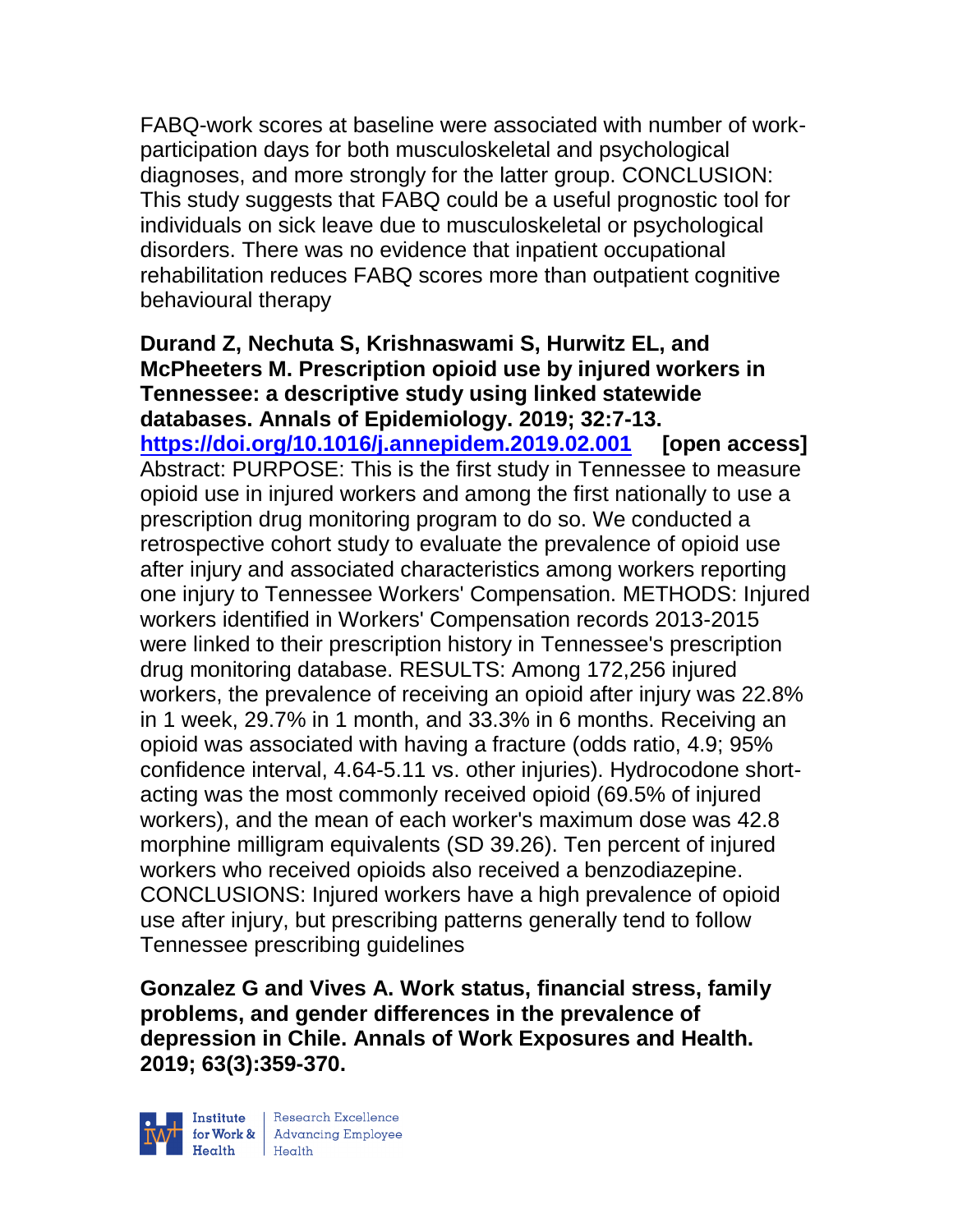### **<https://doi.org/10.1093/annweh/wxy107>**

Abstract: INTRODUCTION: It is widely known that women have a higher prevalence of depression than men. These differences may be explained by social differences between women and men due to gender roles. In Chile, as elsewhere, women have greater household responsibilities, lower job incomes, and especially low labor market participation. However, the incidence of these gender differences on the higher prevalence of depression in women requires further study in the Chilean context. OBJECTIVE: To identify main social differences between women and men associated with gender differences in the prevalence of depression in middle-aged Chilean men and women. DATA SOURCE: Data comes from the second Chilean National Health Survey (2009-2010), a cross-sectional, nationally representative sample (n = 2771) composed of 1103 men and 1668 women (39.8 and 60.2%, respectively), whose age range goes from 25 to 55 years old. This study was approved by the Ethics Committee of Pontificia Universidad Catolica de Chile. METHODS: Prevalence ratios were calculated through Poisson regression models to estimate associations between the prevalence of past episodes of depression and social stressful life events variables for men and women separately. Gender prevalence ratios of depression (Gender PR) adjusted for age and subsequently adjusted by the social and stressful life events variables. The analyses considered factors such as age, educational level, per-capita household income, work status, role as the head of household, marital status, events of violence, family problems, personal health problems or accidents, and self-reported financial stress. RESULTS: This study finds that doing housework, reporting a serious family problem and having high financial stress were associated with a higher prevalence of depression in both genders. Whereas, health problems were only associated with prevalence in men. The age-adjusted gender PR was 2.84 [confidence interval (CI): 2.0-4.1], and when all selected variables were included attenuated to a PR of 1.86 (CI 1.3-2.7). The variable most strongly associated with depression in the fullyadjusted model was housework (PR: 5.3; CI: 1.3-21.0). CONCLUSION: In conclusion, this study finds that depression in in Chile is associated with social factors such as participation in housework, family problems, and financial stress, all of which are more common in women. To make further progress in the study of

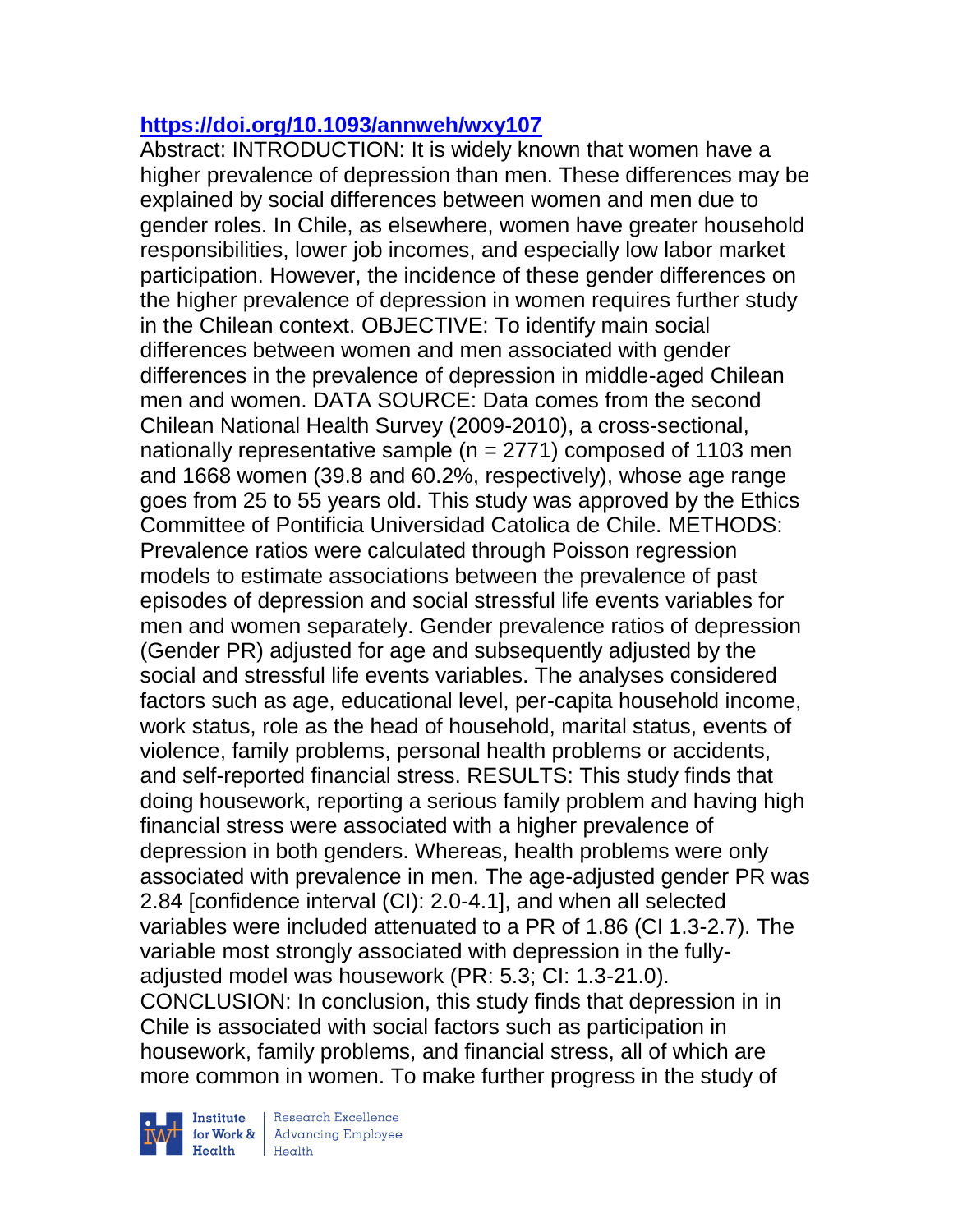this public health problem in Chile, it is essential to incorporate more detailed characterization of gender roles in surveys and other studies. Likewise, social policies and interventions that contribute to reduce gender social inequalities in the exposure to adverse life circumstances can contribute to reduce unnecessary and avoidable gender disparities in health

#### **Gouin MM, Coutu MF, and Durand MJ. Return-to-work success despite conflicts: an exploration of decision-making during a work rehabilitation program. Disability and Rehabilitation. 2019; 41(5):523-533.**

## **<https://doi.org/10.1080/09638288.2017.1400592>**

Abstract: PURPOSE: Collective decision-making by stakeholders appears important to return-to-work success, yet few studies have explored the processes involved. This study aims to explore the influence of decision-making on return-to-work for workers with musculoskeletal or common mental disorders. METHOD: This study is a secondary analysis using data from three earlier multiple-case studies that documented decision-making during similar and comparable work rehabilitation programs. Individual interviews were conducted at the end of the program with stakeholders, namely, the disabled workers and representatives of health care professionals, employers, unions and insurers. Verbatims were analysed inductively. RESULTS: The 28 decision-making processes (cases) led to 115 different decisions-making instances and included the following components: subjects of the decisions, stakeholders' concerns and powers, and types of decision-making. No differences were found in decision-making processes relative to the workers' diagnoses or return-to-work status. However, overall analysis of decision-making revealed that stakeholder agreement on a return-towork goal and acceptance of an intervention plan in which the task demands aligned with the worker's capacities were essential for return-to-work success. CONCLUSION: These results support the possibility of return-to-work success despite conflictual decisionmaking processes. In addition to facilitating consensual decisions, future studies should be aimed at facilitating negotiated decisions. Implications for rehabilitation Facilitating decision-making, with the aim of obtaining agreement from all stakeholders on a return-to-work goal and their acceptance of an intervention plan that respects the



| Research Excellence Financial Research Excellence<br>
Financial Realth<br>
Realth<br>
Realth<br>
Realth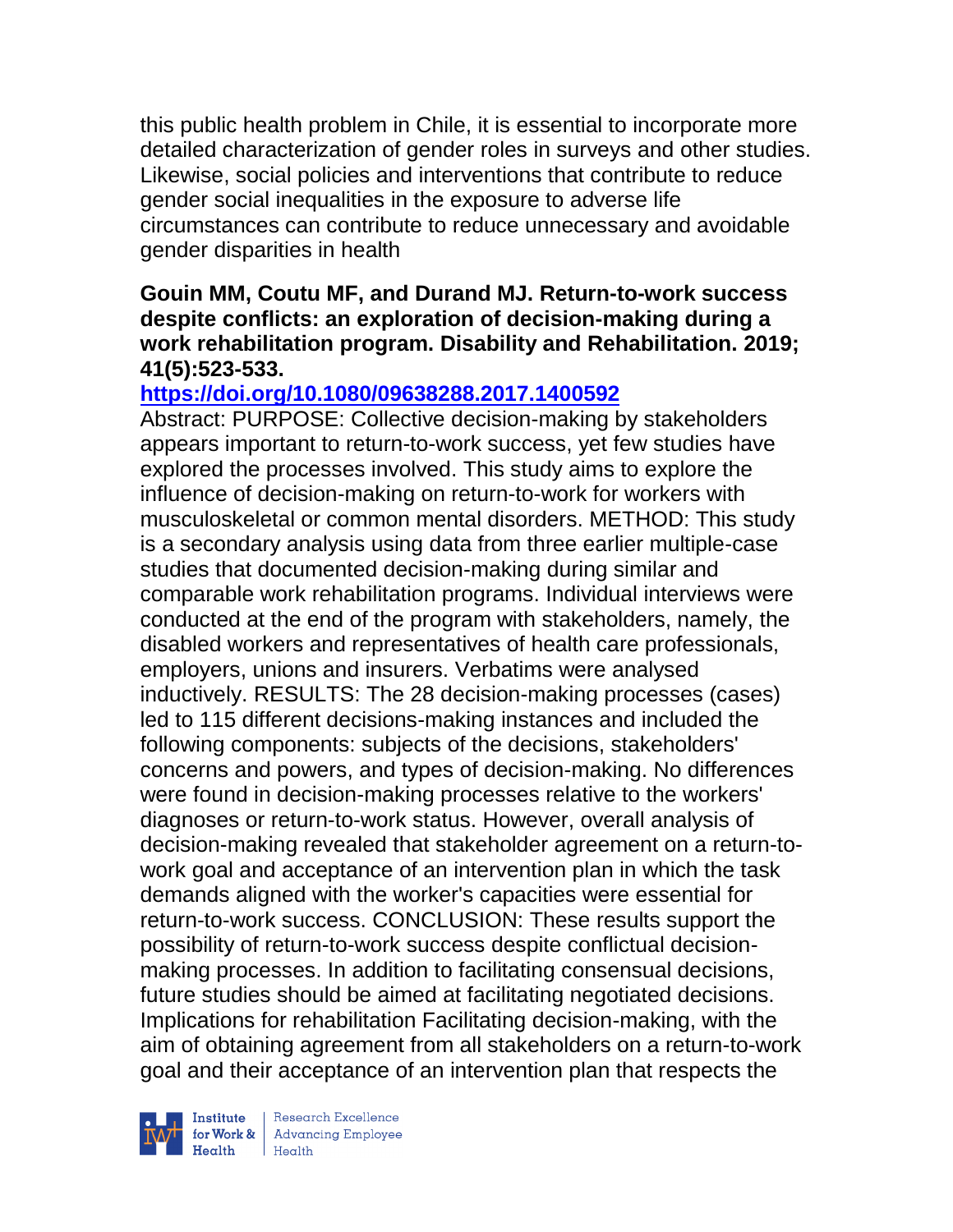worker's capacities, is important for return-to-work success. Rehabilitation professionals should constantly be on the lookout for potential conflicts, which may either complicate the reach of an agreement between the stakeholders or constrain return-to-work possibilities. Rehabilitation professionals should also be constantly watching for workers' and employers' return-to-work concerns, as they may change during work rehabilitation, potentially challenging a reached agreement

#### **Hanvold TN, Kines P, Nykanen M, Thomee S, Holte KA, Vuori J, et al. Occupational safety and health among young workers in the Nordic countries: a systematic literature review. Safety and Health at Work. 2019; 10(1):3-20.**

**<https://doi.org/10.1016/j.shaw.2018.12.003> [open access]** Abstract: This review aimed to identify risk factors for occupational accidents and illnesses among young workers in the Nordic countries and to attain knowledge on specific vulnerable groups within the young working force that may need special attention. We conducted a systematic review from 1994 to 2014 using five online databases. Of the 12,528 retrieved articles, 54 met the review criteria and were quality assessed, in which data were extracted focusing on identifying occupational safety, health risk factors, and vulnerable groups among the young workers. The review shows that mechanical factors such as heavy lifting, psychosocial factors such as low control over work pace, and organizational factors such as safety climate are all associated with increased injury risk for young Nordic workers. Results show that exposures to chemical substances were associated with skin reactions, e.g., hand eczema. Heavy lifting and awkward postures were risk factors for low back pain, and high job demands were risk factors for mental health outcomes. The review identified young unskilled workers including school drop-out workers as particularly vulnerable groups when it comes to occupational accidents. In addition, apprentices and young skilled workers were found to be vulnerable to work-related illnesses. It is essential to avoid stereotyping young Nordic workers into one group using only age as a factor, as young workers are a heterogeneous group and their vulnerabilities to occupational safety and health risks are contextual. Politicians, researchers, and practitioners should account

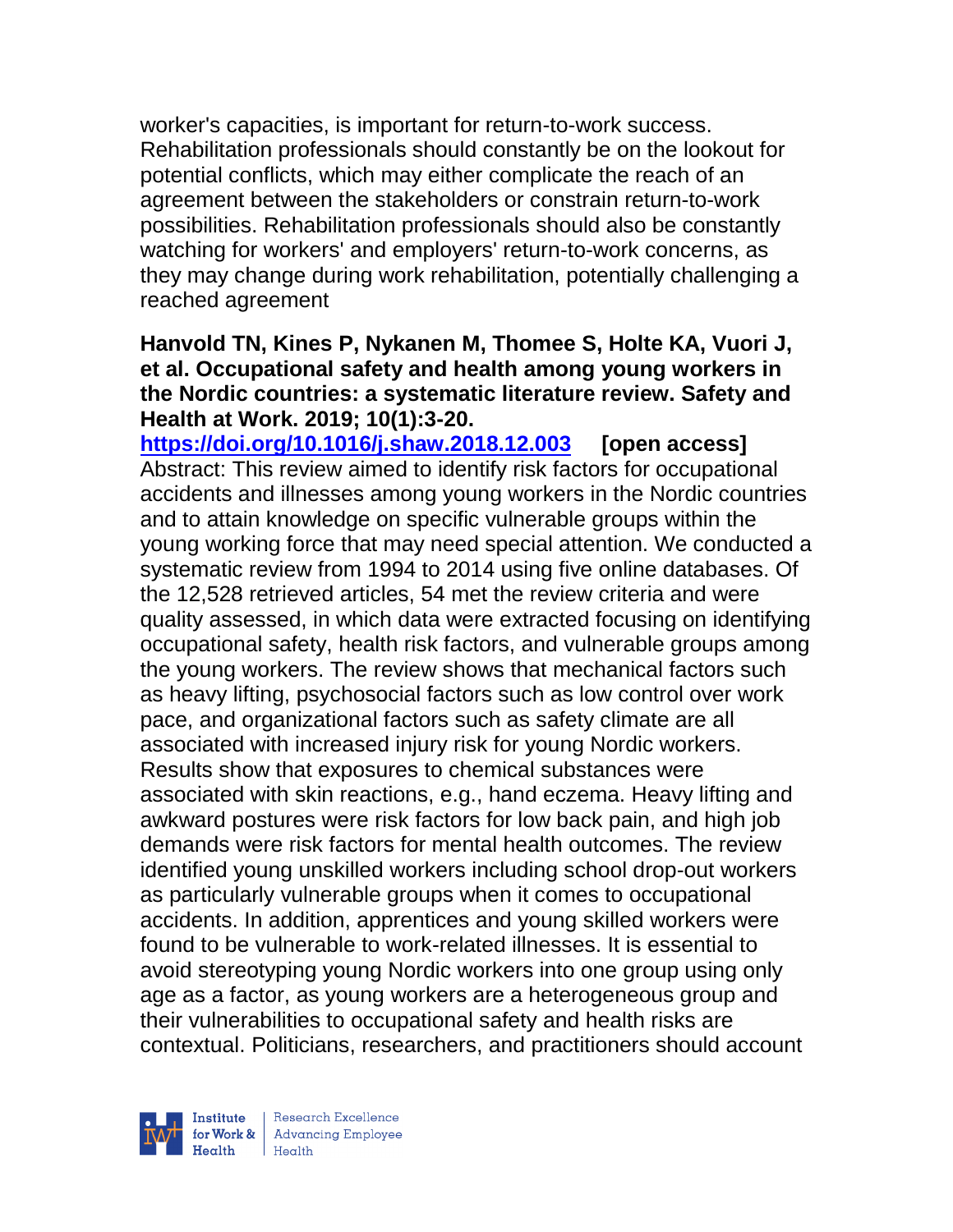for this complexity in the education, training and organization of work, and workplace health and safety culture

## **Jakobsen MD, Aust B, Kines P, Madeleine P, and Andersen LL. Participatory organizational intervention for improved use of assistive devices in patient transfer: a single-blinded cluster randomized controlled trial. Scandinavian Journal of Work, Environment & Health. 2019; 45(2):146-157.**

**<https://doi.org/10.5271/sjweh.3769>** 

Abstract: Objectives This randomized controlled trial (RCT) evaluated the effect of a participatory organizational intervention for improved use of assistive devices (AD) in patient transfer. Methods We randomly allocated 27 departments from five hospitals in Denmark to a participatory intervention (14 clusters, 316 healthcare workers) or a control group (13 clusters, 309 healthcare workers). The intervention consisted of 2x2 hour workshops with managers, the hospital's health and safety staff, and 2-5 healthcare workers from each department. Based on an assessment of barriers and solutions conducted prior to randomization, participants developed an action plan for implementing department-specific solutions for improving the use of AD. Use of necessary AD (using digital counters as primary outcome), and general use of AD (using accelerometers as secondary outcome), pain intensity in the low-back, work-related back injuries during patient transfer, and communication and guidance in the use of AD were measured at baseline, 6 and 12 months. Results Use of necessary AD (primary outcome), low-back pain, and back injuries did not change in the intervention compared with control group at 12-month follow-up. However, general use of AD measured with accelerometers as well as communication and guidance improved significantly in the intervention versus control group. Conclusion The intervention did not result in more frequent use of the necessary AD but led to more general use of AD, as well as increased communication and guidance

# **Katz LF and Krueger AB. The rise and nature of alternative work arrangements in the United States, 1995**−**2015. ILR Review. 2018; 72(2):382-416.**

**<https://doi.org/10.1177/0019793918820008>** 

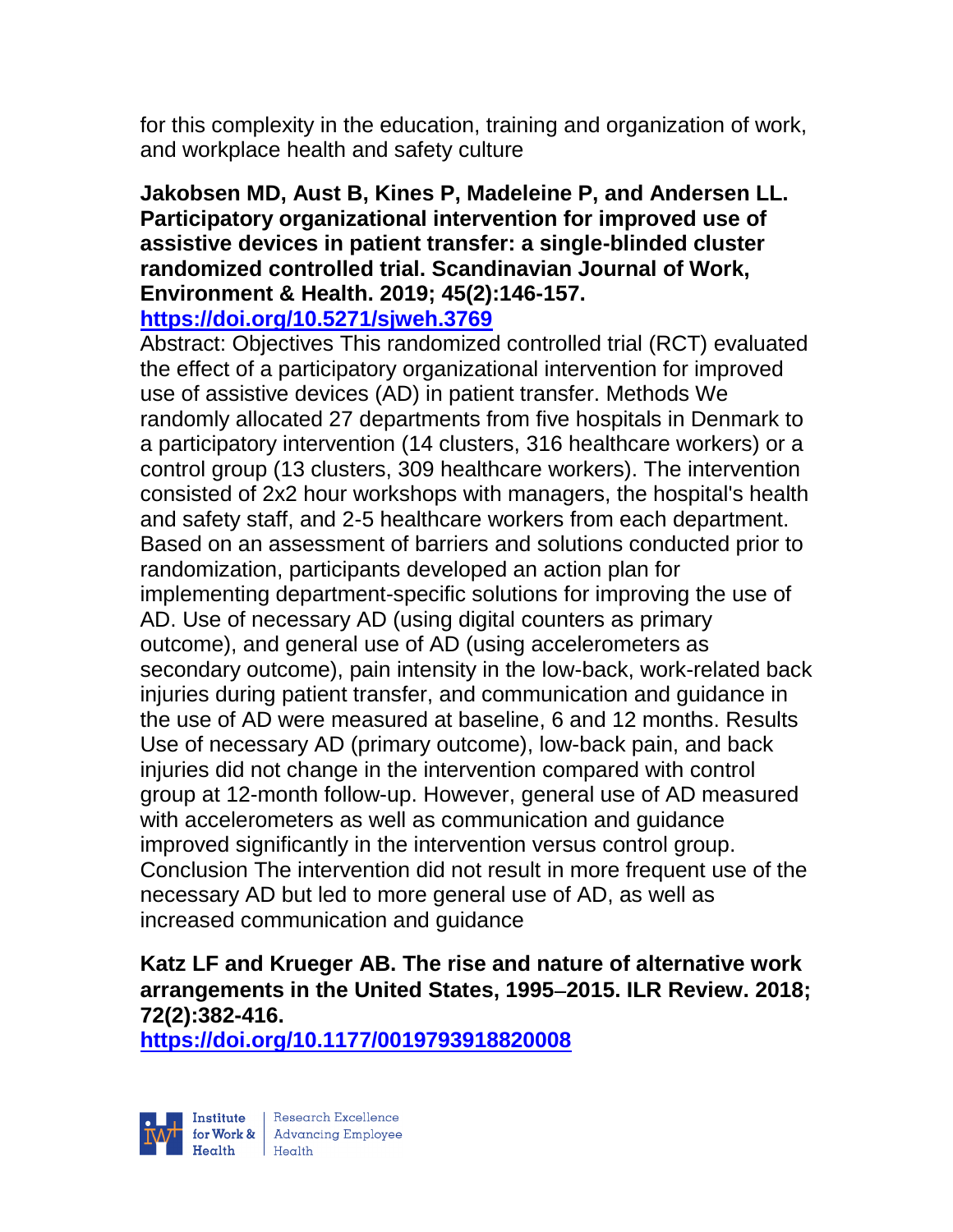**Kokkinen L, Kouvonen A, Buscariolli A, Koskinen A, Varje P, and Vaananen A. Human service work and long-term sickness absence due to mental disorders: a prospective study of genderspecific patterns in 1,466,100 employees. Annals of Epidemiology. 2019; 31:57-61.** 

#### **<https://doi.org/1016/j.annepidem.2018.12.006>**

Abstract: PURPOSE: The aim of the study was to investigate sickness absence due to mental disorders in human service occupations. METHODS: Participants (n = 1,466,100) were randomly selected from two consecutive national 9-year cohorts from the Statistics Finland population database; each cohort represented a 33% sample of the Finnish population aged 25-54 years. These data were linked to diagnosis-specific records on receipt of sickness allowance, drawn from a national register maintained by the Social Insurance Institution of Finland, using personal identification numbers. RESULTS: Sociodemographic-adjusted hazard ratios (HRs) for sickness absence due to mental disorders in all human service occupations combined were 1.76 for men (95% confidence interval [CI], 1.70-1.84) and 1.36 for women (95% CI, 1.34-1.38) compared with men and women in all other occupations, respectively. Of the 15 specific human service occupations, compared with occupations from the same skill/education level without a significant human service component, medical doctors, psychologists, and service clerks were the only occupations with no increased hazard for either sex, and the HRs were highest for male social care workers (HR 3.02; 95% CI, 2.67-3.41). CONCLUSIONS: Most human service occupations had an increased risk of sickness absence due to mental disorders, and the increases in risks were especially high for men

#### **Laal F, Pouyakian M, Madvari RF, Khoshakhlagh AH, and Halvani GH. Investigating the impact of establishing integrated management systems on accidents and safety performance indices: a case study. Safety and Health at Work. 2019; 10(1):54- 60.**

## **<https://doi.org/10.1016/j.shaw.2018.04.001>**

Abstract: Background Increasing the establishment of integrated management systems (IMSs) is done with the purpose of leaving traditional management methods and replacing them with modern management methods. Thus, the present study sought to analyze the

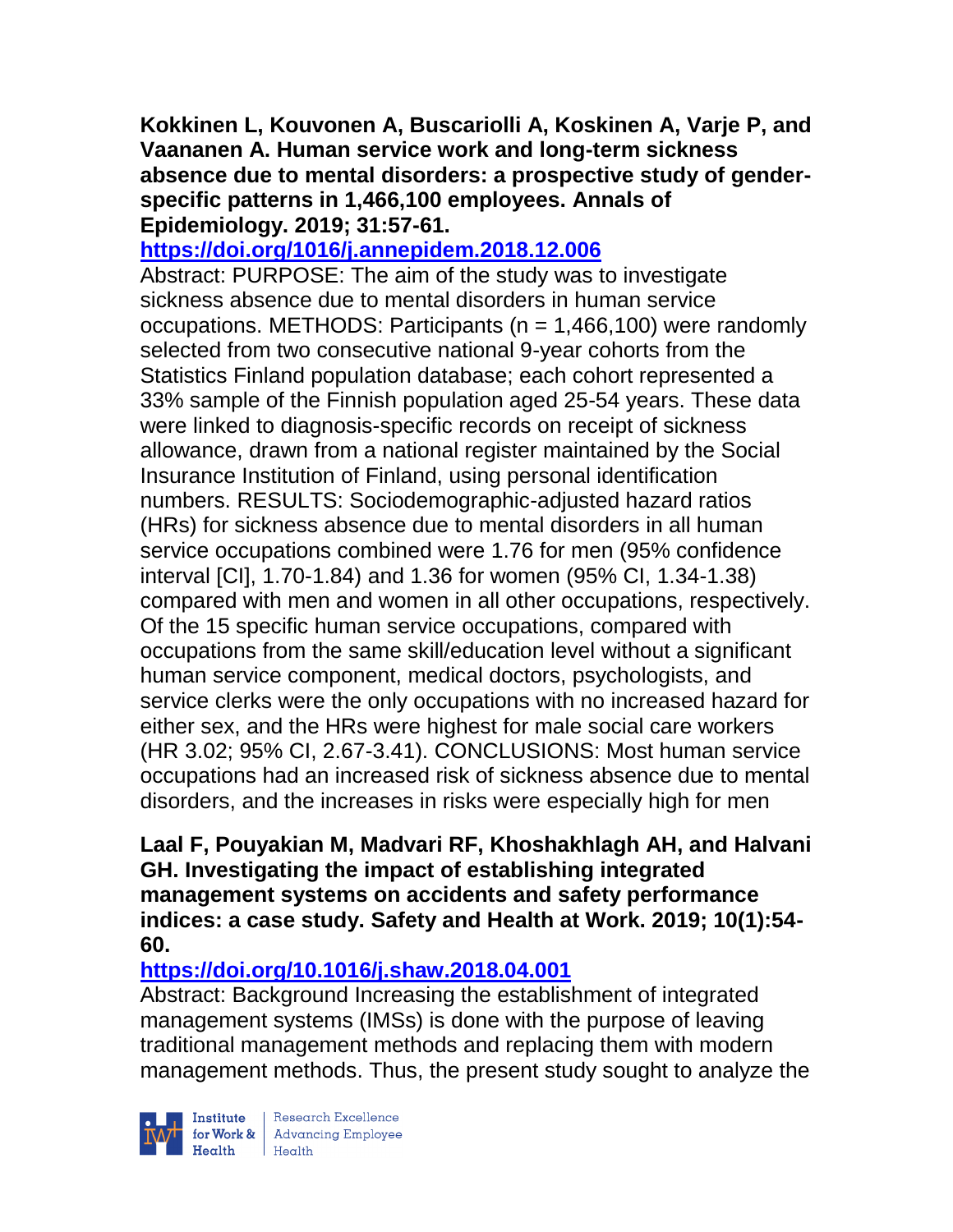events and investigate the impact of IMS on health and safety performance indices in an Iranian combined cycle power plants. Methods This case study was conducted in 2012 in all units of the Yazd Combined Cycle Power Plant on accident victims before and after the implementation of IMS. For data analysis and prediction of indices after the implementation of IMS, descriptive statistics and Kolmogorov–Smirnov test, Chi-square, linear regression, and Cubic tests were conducted using SPSS software. Results The number of people employed in the power plant in an 8-year period (2004–2011) was 1,189, and 287 cases of work-related accidents were recorded. The highest accident frequency rate and accident severity rate were in 2004 (32.65) and 2008 (209), respectively. Safe T-score reached to below -3 during 2010–2011. In addition, given the regression results, the relation between all predictor variables with outcomes was significant ( $p < 0.05$ ), except for the variable X1 belonging to the accident severity rate index. Conclusion The implementation of safety programs especially that of IMS and its annual audits has had a significant impact on reducing accident indices and improving safety within the study period. Accordingly, health and safety management systems are appropriate tools for reducing accident rate, and the use of regression models and accident indices is also a suitable way for monitoring safety performance.

**Larsen AK, Thygesen LC, Mortensen OS, Punnett L, and Jorgensen MB. The effect of strengthening health literacy in nursing homes on employee pain and consequences of pain: a stepped-wedge intervention trial. Scandinavian Journal of Work, Environment & Health. 2019; [Epub ahead of print]. <https://doi.org/10.5271/sjweh.3801> [open access]** Abstract: Objective This study examined the effectiveness of a workplace health literacy intervention on pain intensity, bothersomeness of pain, and sickness absence. Methods The quasiexperimental stepped-wedge cluster trial evaluated an intervention with two elements: (i) courses for employees and management to organize a joint foundation of knowledge about pain prevention and management with communication tools, and (ii) structured dialogs between employee and supervisor, to develop action plans to prevent and reduce pain. Monthly measurements were taken of pain intensity (0-10 scale), bothersomeness (days/month), and pain-related



| Research Excellence for Work & | Advancing Employee Health Health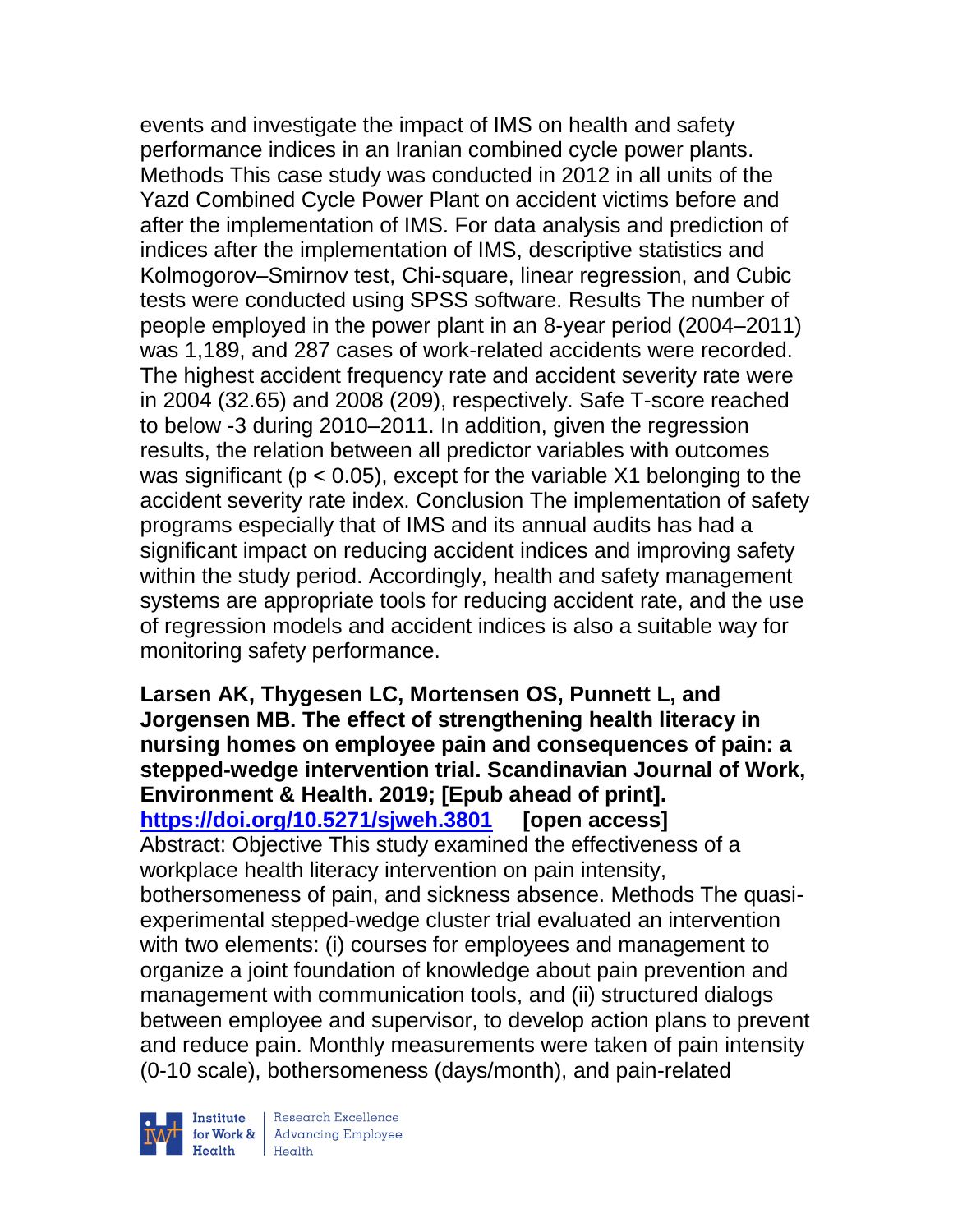absence (days/month). Results Six workplaces were recruited, and 88% of employees (509) participated in evaluations. At baseline, mean pain level was 4.0, mean bothersomeness was 3.8 days/month, and mean pain-related absence was 0.6 days/month. From linear mixed models, pain intensity was reduced by -0.28 [95% confidence interval (CI) -0.52- -0.04] corresponding to a 7% reduction. For employees with pain >3 at baseline, the reduction was -0.74 (95% CI -1.11- -0.38) or 12%. There was no significant mean change in bothersomeness or sickness absence among all employees. Conclusion This intervention was both feasible and effective in shifting the overall mean pain level downwards for the entire population by 7%, with an accentuated effect among employees with pain levels >3. Organizing health literacy in nursing homes might be a feasible and effective way to build work environment efforts targeting the needs of employees. Future studies should investigate whether organizing health literacy is effective in other workplace settings and for employees with other health challenges

#### **Loef B, van Baarle D, van der Beek AJ, Sanders EAM, Bruijning-Verhagen P, and Proper KI. Shift work and respiratory infections in health-care workers. American Journal of Epidemiology. 2019; 188(3):509-517.**

**<https://doi.org/10.1093/aje/kwy258> [open access]** Abstract: Recently, there has been interest in whether shift work may enhance susceptibility to infection. Our aim was to determine whether shift workers in the health-care field have a higher incidence, duration, and/or severity of influenza-like illness (ILI) and acute respiratory infection (ARI) than non-shift workers. From September 2016 to June 2017, 501 rotating and/or night-shift workers and 88 non-shift workers from the Klokwerk+ Study (the Netherlands, 2016- 2017) registered the occurrence of ILI/ARI symptoms daily using a smartphone application. The incidence rate of ILI/ARI (defined as >/=2 symptoms on the same day/>/=1 symptom on 2 consecutive days), the mean duration of each episode, and the incidence rate of severe episodes were compared between shift workers and non-shift workers using negative binomial regression and linear mixed-model analysis. In total, participants completed 110,347 diaries. Shift workers' incidence rate of ILI/ARI was 1.20 (95% confidence interval

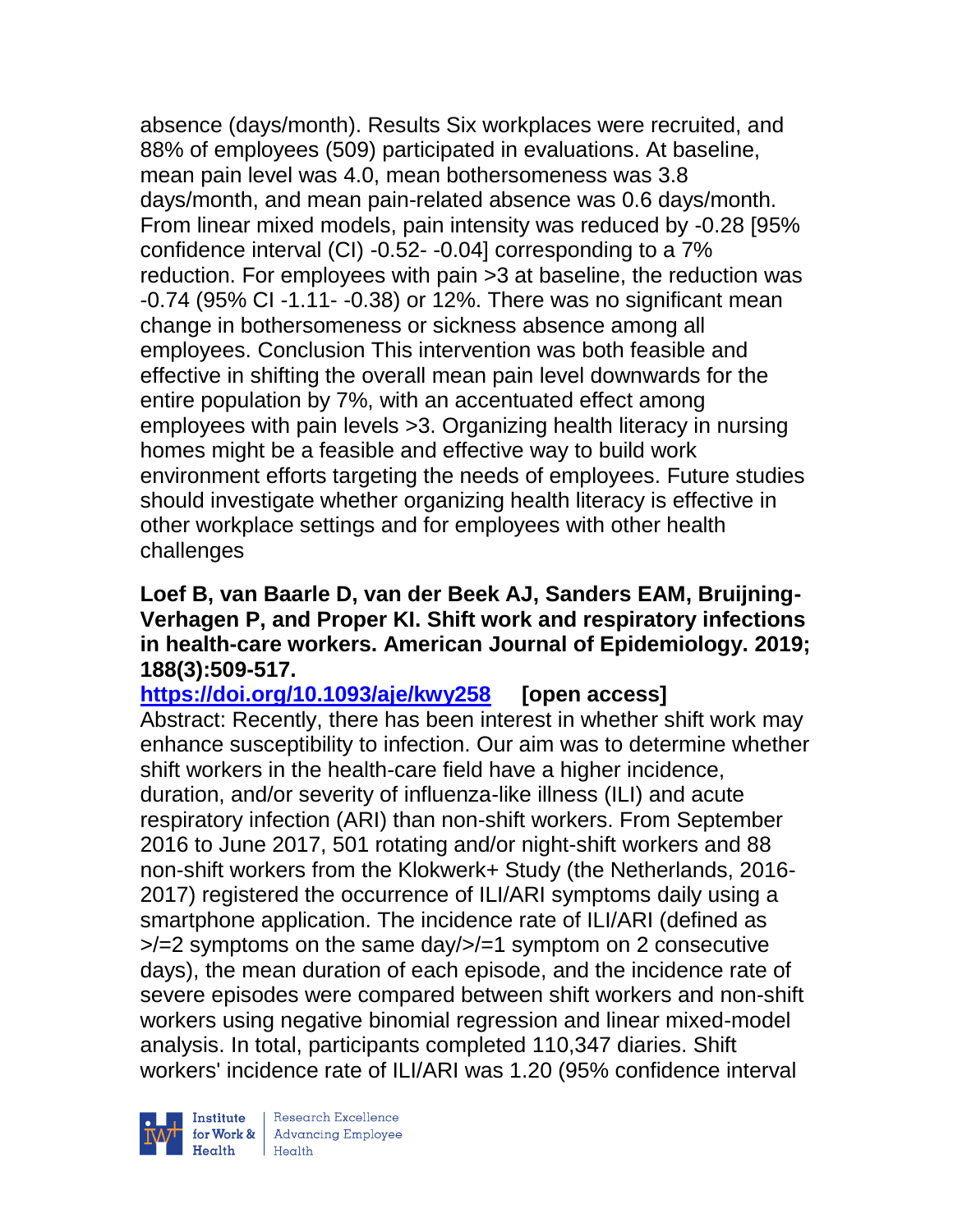(CI): 1.01, 1.43) times higher than that of non-shift workers, and for severe ILI/ARI episodes, shift workers' incidence rate was 1.22 (95% CI: 1.01, 1.49) times higher. The mean duration of an ILI/ARI episode did not differ (ratio between means  $= 1.02$ , 95% CI: 0.87, 1.19). In conclusion, shift workers in health care had more ILI/ARI episodes and more severe ILI/ARI episodes than non-shift workers, but with a similar duration. Insight into underlying mechanisms connecting shift work and infection susceptibility will contribute to the design of preventive initiatives

#### **Newaz MT, Davis P, Jefferies M, and Pillay M. Using a psychological contract of safety to predict safety climate on construction sites. Journal of Safety Research. 2019; 68:9-19. <https://doi.org/10.1016/j.jsr.2018.10.012>**

Abstract: INTRODUCTION: The fact that safety climate impacts safety behavior and delivers better safety outcomes is well established in construction. However, the way workers safety perception is inclined and developed is still unclear. METHOD: In this research, the influence of supervisors' developing safety climate and its impact on workers' safety behavior and their conceptualization of safety is explored through the lens of the 'Psychological Contract' (PC). More specifically, it is argued that 'Psychological Contract of Safety' (PCS) is a vital factor in explaining how workers attach meaning to a supervisor behavior. Extant research suggests: (a) safety climate is based on the perception of workers regarding safety; and (b) PCS is based on perceived mutual obligations between workers and supervisors. As a result, this research argues that if PCS or mutual obligations between workers and supervisors are fulfilled, then safety climate of the workers will be positively influenced. A model is presented depicting PCS as an alternative intervention in understanding how safety climate could be influenced and predicted by the level of fulfillment of mutual safety obligations. Using Structural Equation Modeling (SEM) the model of the PCS is validated with data collected from a mega-construction project in Australia. RESULTS: The results suggest that to have a positive and strong safety climate, top-level managers must ensure that mutual safety obligations between supervisor and workers are fulfilled. This enables the PCS to be introduced as a new 'predictor' of safety climate. Practical applications: The novel outcome of the research could be considered



 $\begin{tabular}{|l|} Institute & Research Excellence \\ \hline for Work & Advancing Employee \\ Health & Health \\ \end{tabular}$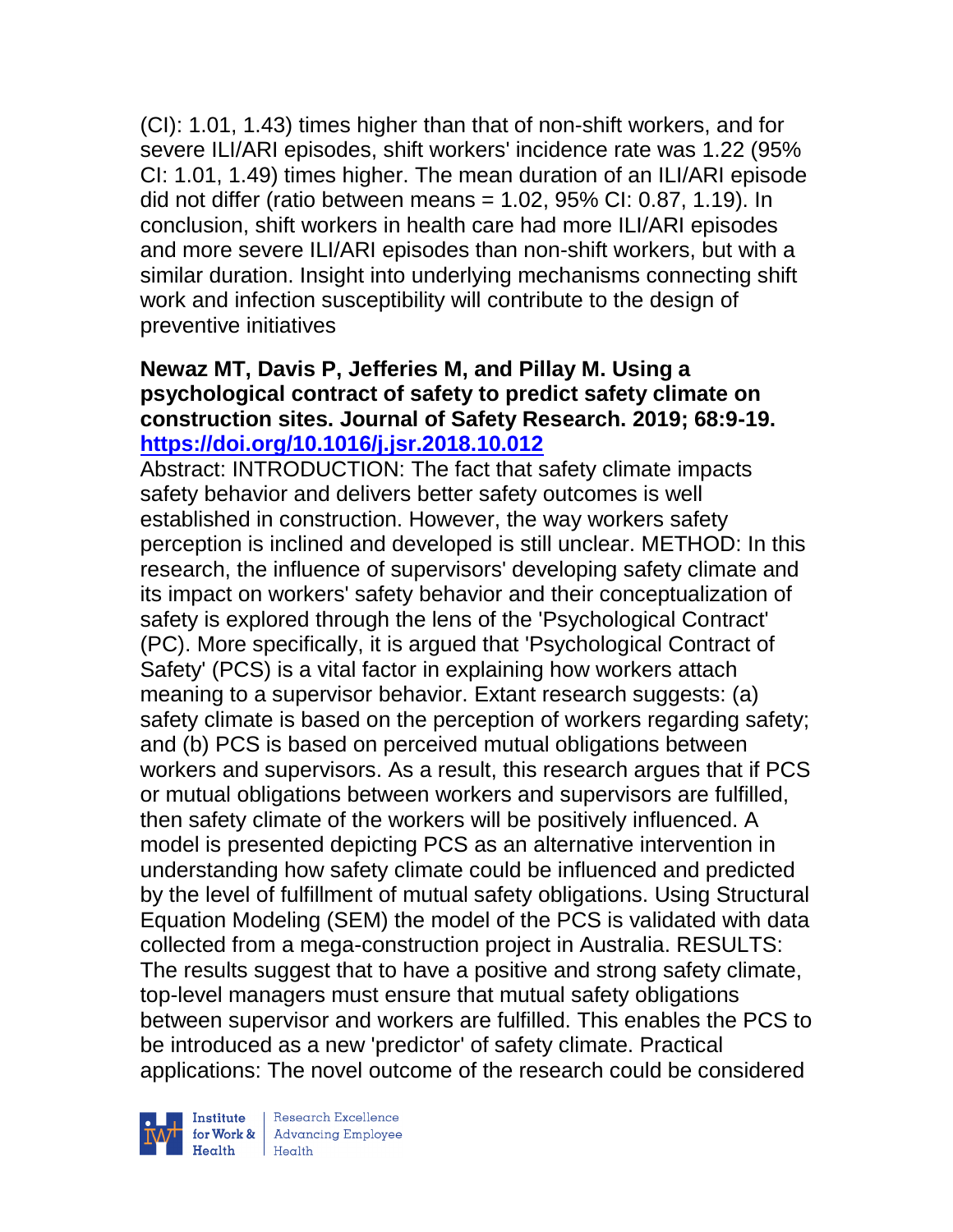as a management intervention to modify supervisors' behavior to produce better safety outcomes

**Norstedt M. Work and invisible disabilities: practices experiences and understandings of (non)disclosure. Scandinavian Journal of Disability Research. 2019; 21(1):14-24. <https://doi.org/10.16993/sjdr.550> [open access]** Abstract: Invisible disabilities involve dilemmas that differentiate them from visible disabilities. However, little is known about the situation persons with invisible disabilities face at work, as empirical studies are scarce. The present article contributes in-depth knowledge of practices, experiences and understandings that affect the work situation for people with invisible disabilities in a Swedish context. The article draws on qualitative, in-depth interviews with 10 persons with invisible disabilities and seven persons who – in their professional work as employers, HR managers, medical doctors or psychologists in the occupational healthcare – regularly have dealings with persons with invisible disabilities. The analysis shows how practices, experiences and understandings regarding disclosure differ between the two groups of informants – differences that lead to dilemmas for the persons with invisible disabilities. These results indicate that persons with invisible disabilities are in a vulnerable position despite the fact that working life in Sweden is relatively wellregulated.

**Parsons R, Golder S, and Watt I. More than one-third of systematic reviews did not fully report the adverse events outcome. Journal of Clinical Epidemiology. 2019; 108:95-101. <https://doi.org/10.1016/j.jclinepi.2018.12.007> [open access]** Abstract: OBJECTIVES: The aim of the study was to assess the risk for adverse events reporting bias in systematic reviews of health care interventions registered to PROSPERO. STUDY DESIGN AND SETTING: This study was a retrospective cohort study. Systematic review protocols in PROSPERO were screened and included if they focused on a health care intervention and listed an adverse event as either a primary or secondary outcome. The included systematic reviews were assessed to determine the completeness of reporting for the adverse event outcomes. Any discrepancies in reporting between protocol and review were recorded. RESULTS: Of 1,376



| Research Excellence for Work & Advancing Employee<br>Health Health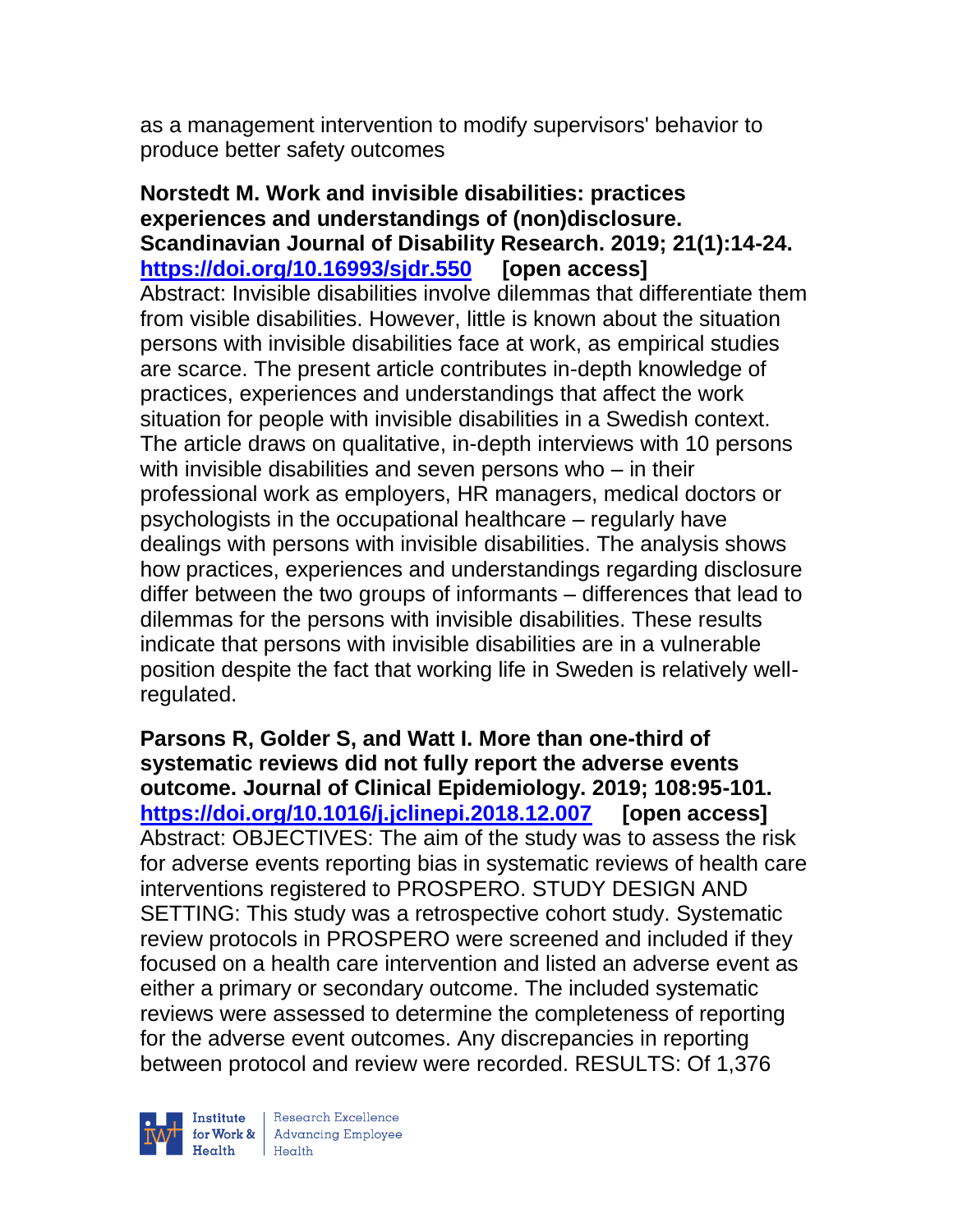protocols for systematic reviews sifted, only 524 (38%) listed adverse events outcomes. One hundred eighty-six protocols were published in 2017 and 2018, of which 146 were included in our analysis. Among the included systematic reviews, 65% (95/146) fully reported the adverse event outcomes as intended by the protocol, 8% (12/146) entirely excluded the adverse event outcome, and the remaining 27% (39/146) either partially reported or changed the adverse event outcomes. CONCLUSION: Sixty-two percent of reviews did not mention adverse events in their protocol, and 35% of PROSPEROregistered systematic reviews had discrepant outcome reporting between the protocol and publication. The findings suggest a need for the encouraged use of harms reporting guidelines and further research into adverse events reporting bias

#### **Stahl C, Seing I, Gerdle B, and Sandqvist J. Fair or square? Experiences of introducing a new method for assessing general work ability in a sickness insurance context. Disability and Rehabilitation. 2019; 41(6):656-665.**

### **<https://doi.org/10.1080/09638288.2017.1401675>**

Abstract: PURPOSE: To study social validity and perceived fairness of a new method for assessing general work ability in a sickness insurance context. Assessments are based on self-reports, combined with examinations by physicians, and, if needed, occupational therapists, physiotherapists and/or psychologists. MATERIALS AND METHODS: Interviews with 36 insurance officials, 10 physicians, and 36 sick-listed persons, which were analysed through a qualitative content analysis. RESULTS: Insurance officials and physicians considered the method useful and that it facilitated benefit decisions. The experiences of persons who had undergone the assessment differed, where the dialog with insurance officials seemed to have had an influence on experiences of the assessment and the decisions it led to. CONCLUSIONS: The perceived fairness and social validity of the assessment depended on how it was carried out; organisational conditions and priorities; communication skills; and decision outcomes. Professionals have an important pedagogical task in explaining the purpose and procedure of the assessment in order for the sick-listed to perceive it as fair rather than square, i.e., too standardised and not considering individual conditions. If the assessment could be used also for rehabilitative purposes, it could



| Research Excellence **Institute** Research Excellence<br> **Fractional Advancing Employee**<br> **Health** Health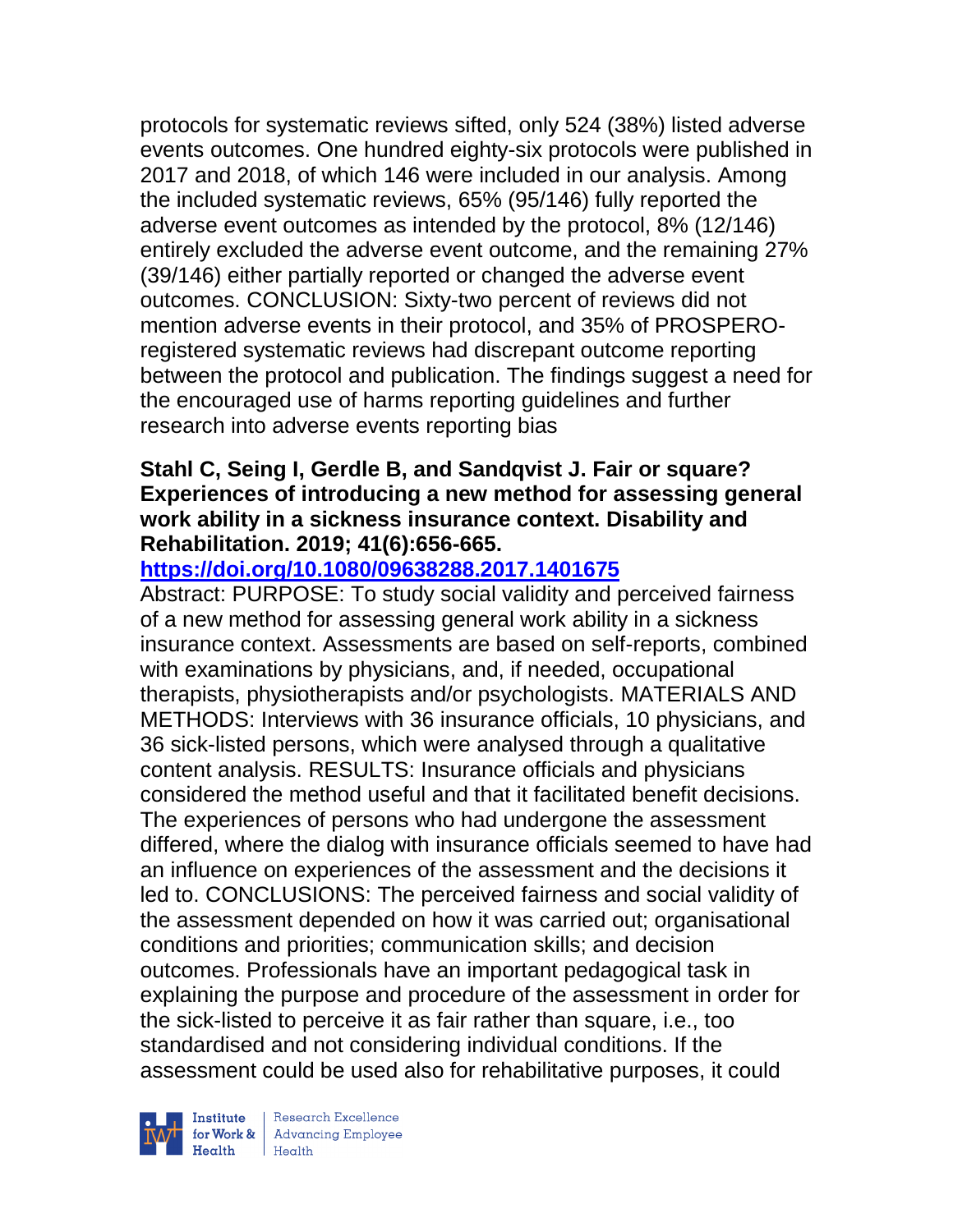possibly be perceived as more acceptable also in cases where it leads to denied benefits. Implications for rehabilitation The perceived fairness of work ability assessments is dependent on procedures for the assessment, communication with the person, and the outcome. What is considered fair differs between assessing professionals and persons being assessed. Professionals may influence the perceptions of fairness through their way of communication. Assessments need to be coupled with rehabilitation measures in order to perceived as relevant and acceptable

#### **Tatsuse T, Sekine M, and Yamada M. The contributions made by job satisfaction and psychosocial stress to the development and persistence of depressive symptoms: a 1-year prospective study. Journal of Occupational & Environmental Medicine. 2019; 61(3):190-196.**

### **<https://doi.org/10.1097/JOM.0000000000001491>**

Abstract: OBJECTIVE: The purpose of this study was to determine the factors that contributed to the development and persistence of depression over the course of 1 year in work environment. METHODS: The subjects were 992 Japanese civil servants aged between 19 and 65 years. Baseline data and linked with data collected at 1-year follow up. RESULTS: After adjusting for baseline depression levels, job satisfaction, and work-related psychosocial stress (job control and job demand) were significantly related to depression at 1-year follow up. Moreover, those who reported job dissatisfaction were at higher risk of developing depression (odds ratios [ORs]: 1.94) and persistent depression associated with low job control (ORs: 2.64) and high job demand (ORs: 2.20).

CONCLUSIONS: Job satisfaction, and psychosocial stress at baseline predicted development of and recovery from depression at 1-year follow up, respectively

**Warshaw EM, Schlarbaum JP, Silverberg JI, DeKoven JG, Maibach HI, Sasseville D, et al. Safety equipment: when protection becomes a problem. Contact Dermatitis. 2019; [Epub ahead of print].**

**<https://doi.org/10.1111/cod.13254>** 

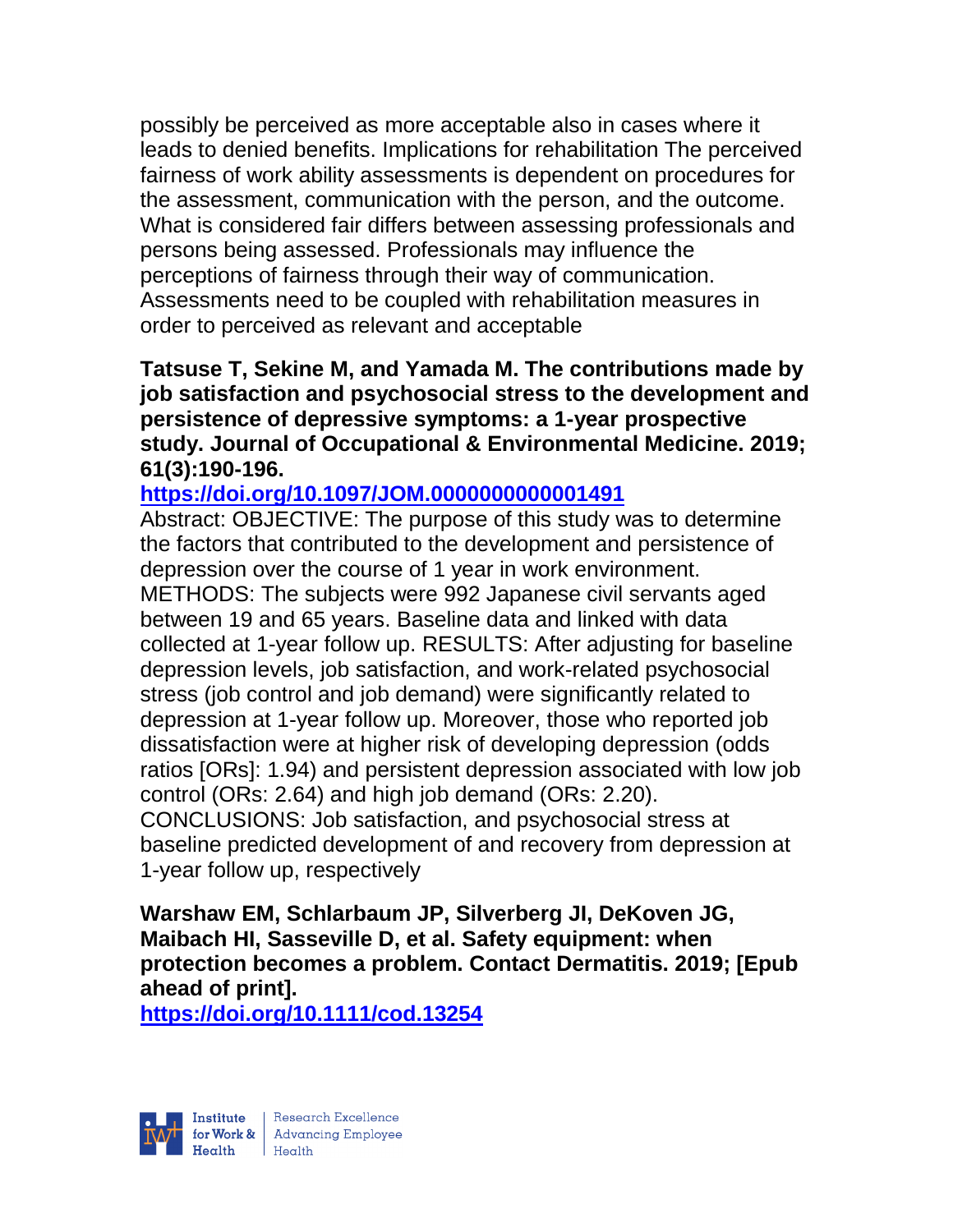## **Zuidema C, Sousan S, Stebounova LV, Gray A, Liu X, Tatum M, et al. Mapping occupational hazards with a multi-sensor network in a heavy-vehicle manufacturing facility. Annals of Work Exposures and Health. 2019; 63(3):280-293.**

### **<https://doi.org/10.1093/annweh/wxy111>**

Abstract: Due to their small size, low-power demands, and customizability, low-cost sensors can be deployed in collections that are spatially distributed in the environment, known as sensor networks. The literature contains examples of such networks in the ambient environment; this article describes the development and deployment of a 40-node multi-hazard network, constructed with lowcost sensors for particulate matter (SHARP GP2Y1010AU0F), carbon monoxide (Alphasense CO-B4), oxidizing gases (Alphasense OX-B421), and noise (developed in-house) in a heavy-vehicle manufacturing facility. Network nodes communicated wirelessly with a central database in order to record hazard measurements at 5-min intervals. Here, we report on the temporal and spatial measurements from the network, precision of network measurements, and accuracy of network measurements with respect to field reference instruments through 8 months of continuous deployment. During typical production periods, 1-h mean hazard levels +/- standard deviation across all monitors for particulate matter (PM), carbon monoxide (CO), oxidizing gases (OX), and noise were 0.62 +/- 0.2 mg m-3, 7 +/- 2 ppm, 155 +/- 58 ppb, and 82 +/- 1 dBA, respectively. We observed clear diurnal and weekly temporal patterns for all hazards and daily, hazard-specific spatial patterns attributable to general manufacturing processes in the facility. Processes associated with the highest hazard levels were machining and welding (PM and noise), staging (CO), and manual and robotic welding (OX). Network sensors exhibited varying degrees of precision with 95% of measurements among three collocated nodes within 0.21 mg m-3 for PM, 0.4 ppm for CO, 9 ppb for OX, and 1 dBA for noise of each other. The median percent bias with reference to direct-reading instruments was 27%, 11%, 45%, and 1%, for PM, CO, OX, and noise, respectively. This study demonstrates the successful long-term deployment of a multi-hazard sensor network in an industrial manufacturing setting and illustrates the high temporal and spatial resolution of hazard data that sensor and monitor networks are capable of. We show that network-derived hazard measurements



Institute Research Excellence<br>
for Work & Advancing Employee<br>
Health Health